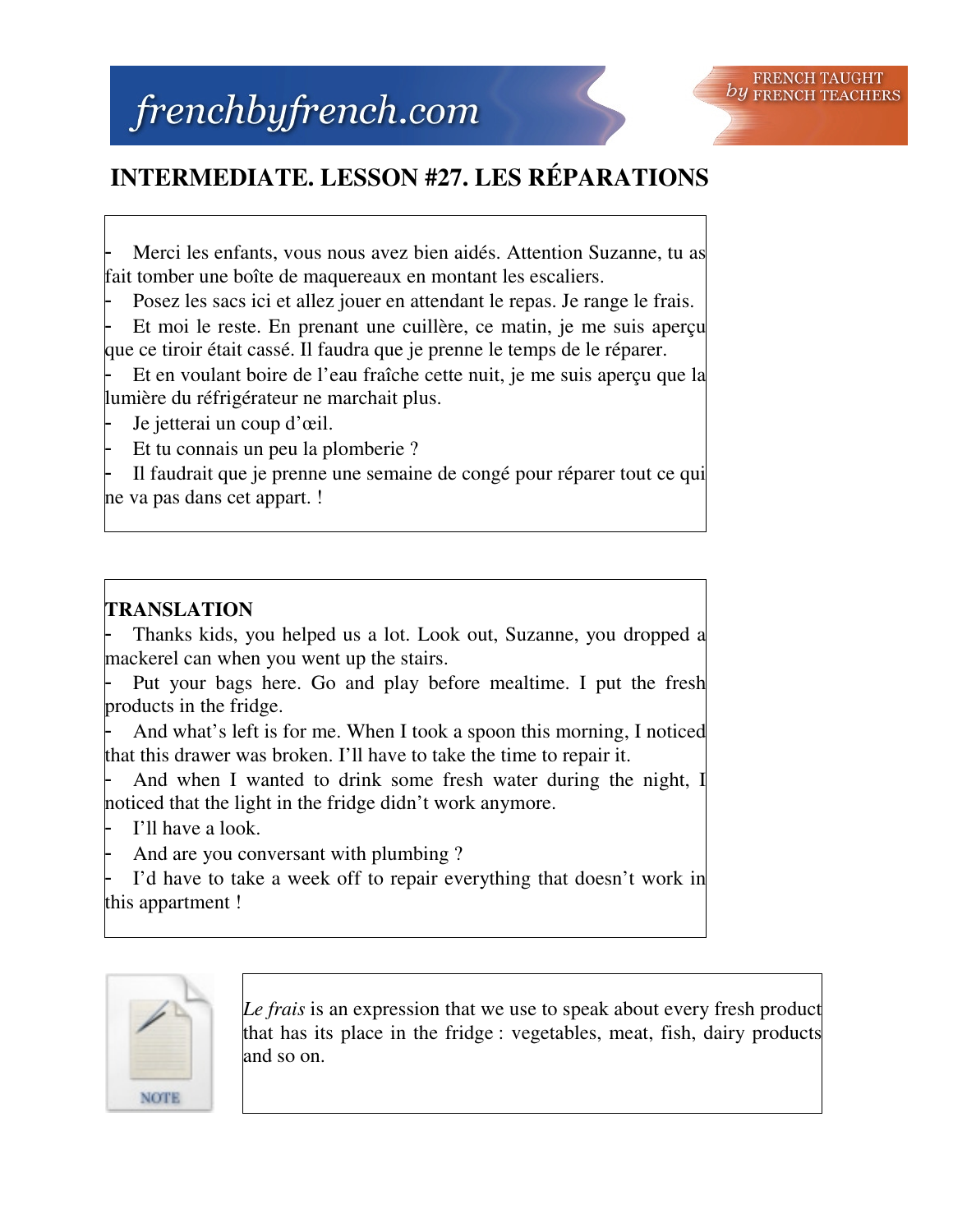

Laisser tomber : to drop. Escalier (masc.) : staircase, stairs. Tiroir (masc.) : drawer. Jeter un coup d'œil : to have a look. Un jour de congé : a day off.



In this lesson we have subjunctive mood again. It's now time to speak about **the verb** *prendre.*

This verb is an irregular one : he has two different stems at the subjunctive mood.

In this lesson we have *: Il faudra que je prenne le temps de le réparer.* We already met its others forms in the precedent lessons :

*Il faut que vous preniez chacun un sac pour pouvoir nous aider Qu'est-ce qu'il faut que nous prenions ?*

This verb has a regular stem and a regular conjugation with *je, tu, il,* and *ils* : we take *ils prennent*, we drop the –*ent* and we add the endings *–e, -es, -e* and *–ent.*

It's different with *nous* and *vous.* To form the subjunctive mood, we have to take *nous prenons* (the verb at the present tense), to drop the – ons and to replace it with *–ions* with *nous* and –*iez* with *vous.*

Que je prenne

Que tu prennes

Qu'il prenne

Que nous prenions

Que vous preniez

Qu'ils prennent

There are other verbs that conjugate that way : for example *boire, venir, croire, voir*, *devoir*, *mourir*.

Croire : to believe. Devoir : must, to have to. Mourir : to die.

Let's exercise with *voir*, *venir*, and *devoir.*